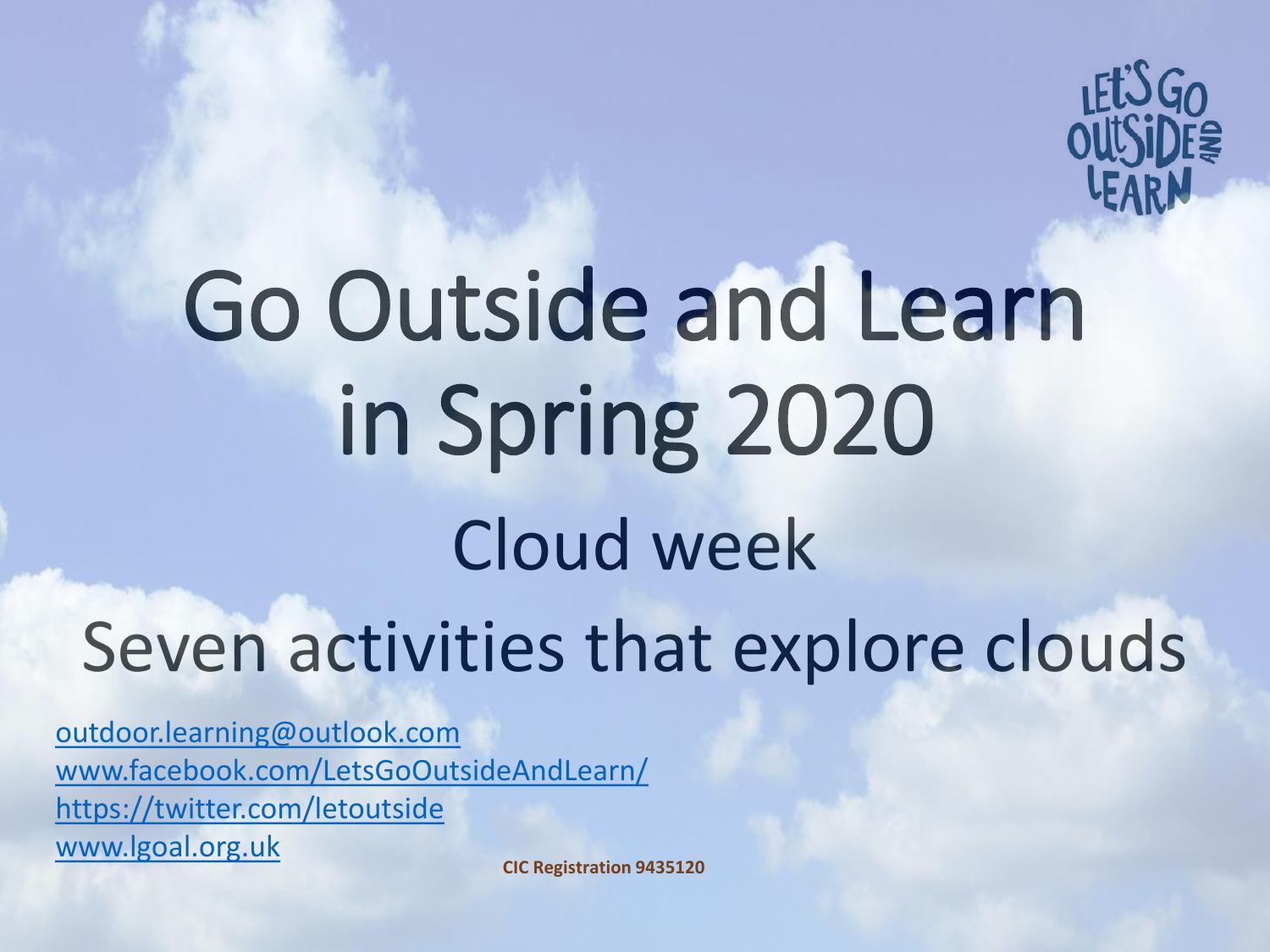Take a long look at the clouds in the sky. You can do this from your window or outside. Can you see anything in them – faces, shapes, or objects?



## name? Research the Met office website Take some photos of clouds

Draw some cloud shapes and fill them with your hopes for the future. What can you do to achieve them?

Investigate how clouds are formed and learn to identify a weather front.

Set up a weather station in the garden to record rainfall and wind direction. Compare your findings with the official records. Entertain your family and friends by presenting a weather report.

Look at art which includes clouds. Try and paint or draw your own